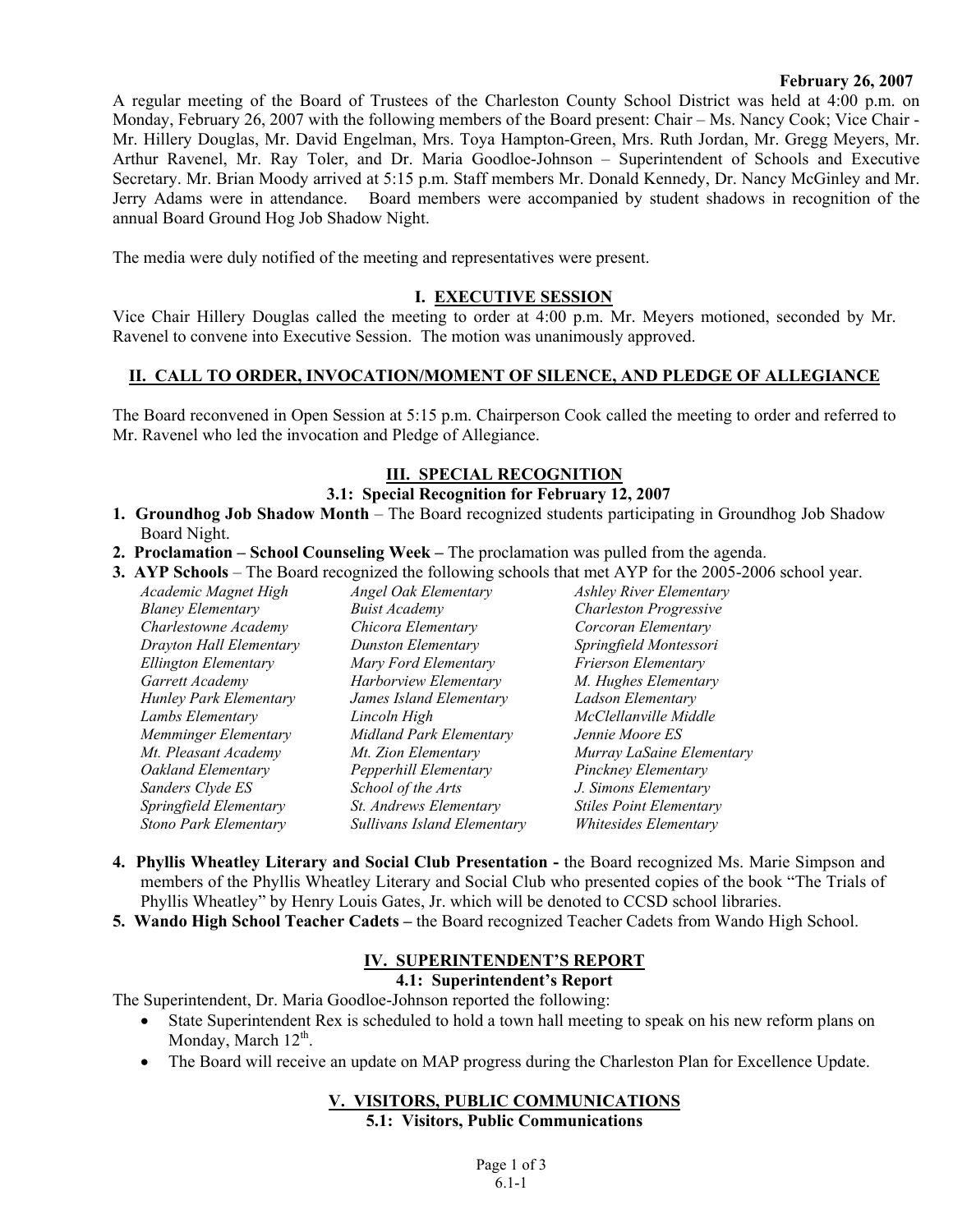- 1. Mr. Jon Butzon announced that the forum with State Superintendent Rex has been postponed because of the March 12<sup>th</sup> County Board meeting. Mr. Butzon also stated in regards to the Act of Consolidation discussion on the agenda that it "requires much thought".
- 2. Ms. Pam Kusmider, District 20 Constituent Board member, Tara Lowry, and Shannon Coatwright expressed concerns regarding education in District 20 and the Buist Academy lottery.
- 3. Mrs. Diana Ruttonsha and Richard Gowe addressed the Board calling for more seats for District 20 students at Buist Academy.
- 4. Ms. Shirley Godfrey invited the Board to visit Goodwin Elementary.
- 5. Ms. Lynn Farrell, a Drayton Hall Elementary parent thanked the Board for addressing the issue with 5<sup>th</sup> grade books and expressed concerns about magnet schools.

# **VI. APPROVAL OF MINUTES/EXECUTIVE SESSION AGENDA ITEMS**

### **6.1: Open and Executive Session Minutes of February 26, 2007**

Mr. Douglas motioned, seconded by Mr. Moody to approve the Open and Executive Session Minutes of February 12, 2007 with one minor revision (David Engelman voted in opposition of the Residency Policy, Mr. Douglas voted in favor). The motion to approve the minutes was approved 9-0.

#### **6.2: Motions of Executive Session of February 26, 2007**

The Board acted on the following Executive Session Agenda items of February 26, 2007 as follows:

- **1.1: Award of Request for Proposals: Bus Maintenance and Repair (RFP P7001)** approved the award of P7001 for repair and maintenance of CCSD owned buses and other vehicles/equipment to General Diesel, Inc. The funding source is FY07 General Operating Funds in the amount of \$517,505.00. The motion was approved 9-0.
- **1.2: Contractual Matters** approved a motion authorizing staff to have the AE firms proceed with the revised scope of work to ensure the Center of Arts and Academics and new Stall High School can be executed within the capital budget. The motion was approved 9-0.
- **1.3 Student Transfer** Approved two student transfer requests from Oakland Elementary to Harborview Elementary. The motion was approved 7-2

#### **6.3: Financial Minutes of February 12, 2007**

Mr. Douglas motioned, seconded by Mrs. Jordan to approve the Financial Minutes of February 12, 2007. The motion to approve the minutes was approved 9-0.

#### **VII: MANAGEMENT REPORTS**

There were no managements reports to go before the board at this meeting.

#### **VIII: CHARLESTON PLAN FOR EXCELLENCE 8.1: MAP Progress Update**

Dr. Nancy McGinley, the District's Chief Academic Officer presented the MAP Progress Update as follows:

- *Information on improving absolute index was recently shared with principals.*
- *Improving Absolute Index requires students to improve at least one level on PACT.*
- *Some schools have few students that need to improve; other schools have many that need to improve*
- *The starting point varies, but they still must reach the same endpoint.*
- *While it gets harder to make the goal each year, some schools face challenges that make it harder for them to reach the goal.*
- *Additional funding helps schools that need improvement reach their goals.*
- *Many schools are making significant progress.*
- *Recently, some principals were recognized for making significant progress on mid-year MAP Tests.*
- *The MAP Test is administered three times a year—Fall, Winter, and Spring.*
- *Staff looked at growth in 4 areas—reducing below basic math, reducing below basic in reading, increasing proficiency in proficient/advanced in reading, and increasing proficiency in proficient/advanced in math.*
- *49 Elementary and Middle Schools made gains in four areas.*
- *30 of 39 Blueprint Schools made progress.*